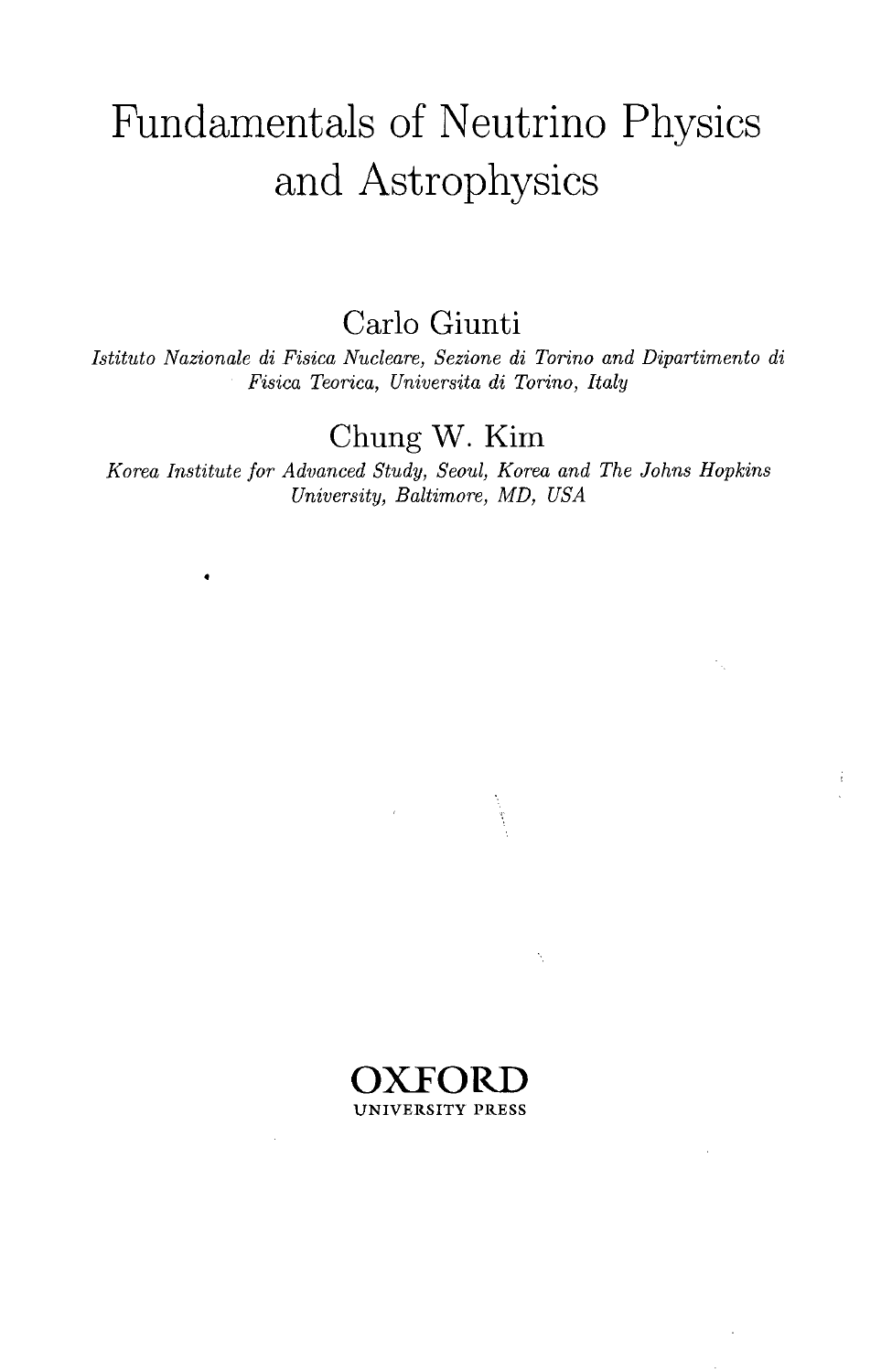## **CONTENTS**

| $\mathbf{1}$     |         | <b>Historical introduction</b>             | $\mathbf{1}$     |
|------------------|---------|--------------------------------------------|------------------|
| $\boldsymbol{2}$ |         | <b>Quantized Dirac fields</b>              | 7                |
|                  | 2.1     | Dirac equation                             | $\overline{7}$   |
|                  | 2.2     | Representations of $\gamma$ matrices       | $\boldsymbol{9}$ |
|                  | $2.3\,$ | Products of $\gamma$ matrices              | 11               |
|                  | 2.4     | Relativistic covariance                    | 13               |
|                  | 2.5     | Helicity                                   | 17               |
|                  | 2.6     | Gauge transformations                      | 17               |
|                  | 2.7     | Chirality                                  | 18               |
|                  | 2.8     | Solution of the Dirac equation             | 22               |
|                  | 2.9     | Quantization                               | 31               |
|                  | 2.10    | Symmetry transformation of states          | 36               |
|                  | 2.11    | C, P, and T transformations                | 48               |
|                  | 2.12    | Wave packets                               | 60               |
|                  |         | 2.13 Finite normalization volume           | 63               |
|                  |         | 2.14 Fierz transformations                 | 64<br>٦.         |
| 3                |         | The Standard Model                         | 67               |
|                  | 3.1     | Electroweak Lagrangian                     | 71               |
|                  | 3.2     | Electroweak interactions                   | 75               |
|                  | 3.3     | Three generations                          | 80               |
|                  | 3.4     | The Higgs mechanism                        | 83               |
|                  | $3.5\,$ | Fermion masses and mixing                  | 88               |
|                  | 3.6     | Gauge bosons                               | 97               |
|                  | 3.7     | Effective low-energy CC and NC Lagrangians | 102              |
| 4                |         | Three-generation mixing                    | 106              |
|                  | 4.1     | Diagonalization of the mass matrix         | 107              |
|                  | 4.2     | Physical parameters in the mixing matrix   | 108              |
|                  | 4.3     | Parameterization of the mixing matrix      | 109              |
|                  | 4.4     | Degenerate masses                          | 116              |
|                  | 4.5     | Mixing matrix with one vanishing element   | 118              |
|                  | 4.6     | CP violation                               | 120              |
|                  | 4.7     | Rephasing invariants                       | 124              |
|                  | 4.8     | Unitarity triangles                        | 129              |
|                  | 4.9     | Conditions for CP violation                | 133              |
| 5                |         | Neutrino interactions                      | 135              |
|                  | 5.1     | Neutrino-electron interactions             | 136              |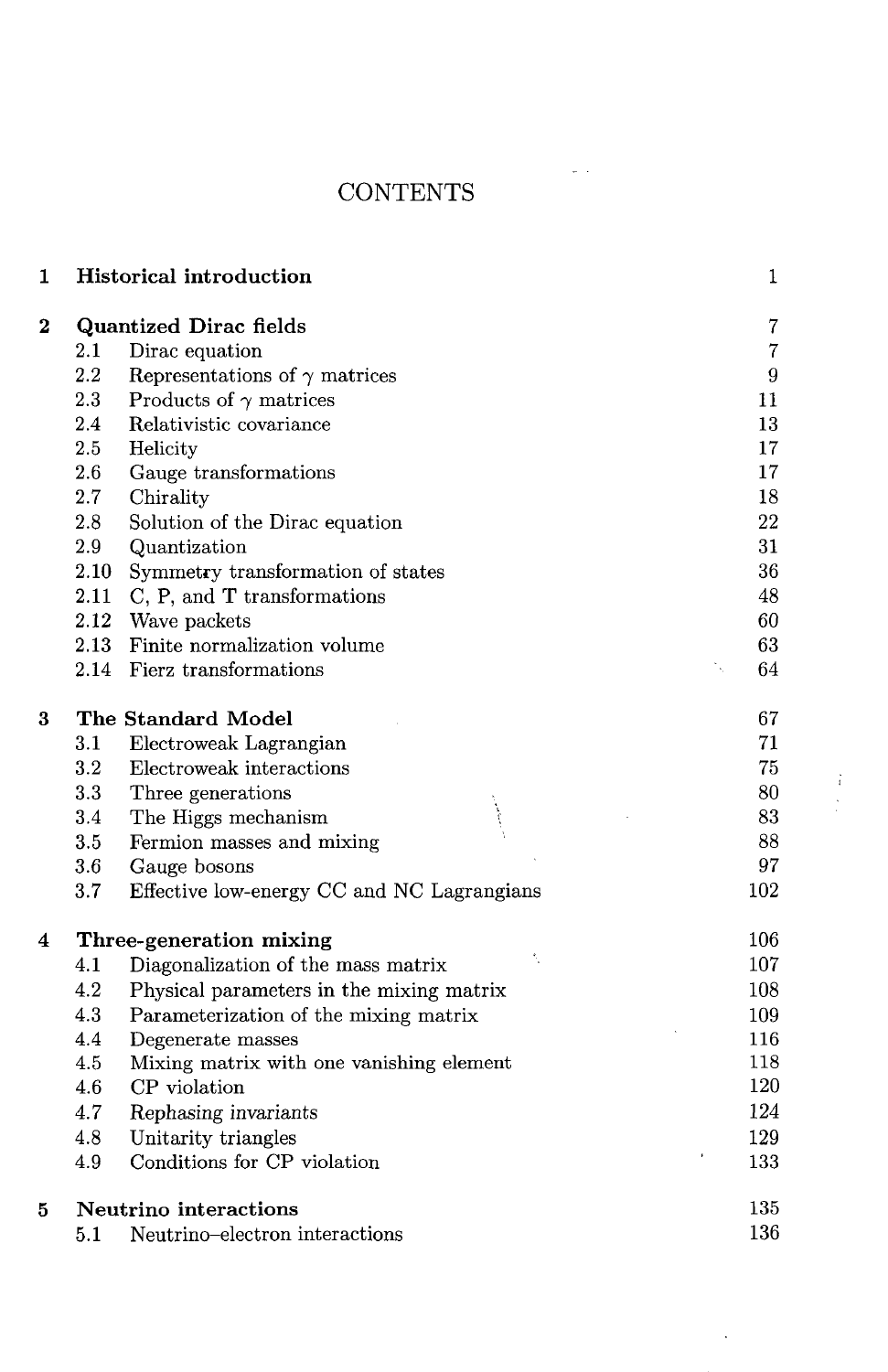xiv CONTENTS

|    | 5.2  | Hadron decays                                               | 147 |
|----|------|-------------------------------------------------------------|-----|
|    | 5.3  | Neutrino-nucleon scattering                                 | 160 |
| 6  |      | Massive neutrinos                                           | 180 |
|    | 6.1  | Dirac masses                                                | 180 |
|    | 6.2  | Majorana neutrinos                                          | 188 |
|    | 6.3  | Mixing of three Majorana neutrinos                          | 208 |
|    | 6.4  | One-generation Dirac-Majorana mass term                     | 216 |
|    | 6.5  | Three-generation Dirac-Majorana mixing                      | 229 |
|    | 6.6  | Special cases                                               | 235 |
|    | 6.7  | Majorana mass matrix                                        | 237 |
| 7  |      | Neutrino oscillations in vacuum                             | 245 |
|    | 7.1  | Standard Derivation of the Neutrino Oscillation Probability | 247 |
|    | 7.2  | Antineutrino case                                           | 254 |
|    | 7.3  | CPT, CP, and T transformations                              | 256 |
|    | 7.4  | Two-neutrino mixing                                         | 259 |
|    | 7.5  | Types of neutrino oscillation experiments                   | 261 |
|    | 7.6  | Averaged transition probability                             | 267 |
|    | 7.7  | Large $\Delta m^2$ dominance                                | 273 |
|    | 7.8  | Active small $\Delta m^2$                                   | 277 |
| 8  |      | Theory of neutrino oscillations in vacuum                   | 283 |
|    | 8.1  | Plane-wave approximation                                    | 284 |
|    | 8.2  | Wave-packet treatment                                       | 299 |
|    | 8.3  | Size of neutrino wave packets                               | 311 |
|    | 8.4  | Questions                                                   | 316 |
| 9  |      | Neutrino oscillations in matter                             | 322 |
|    | 9.1  | Effective potentials in matter                              | 323 |
|    | 9.2  | Evolution of neutrino flavors                               | 329 |
|    | 9.3  | The MSW effect                                              | 331 |
|    | 9.4  | Slab approximation                                          | 339 |
|    | 9.5  | Parametric resonance                                        | 341 |
|    | 9.6  | Geometrical representation<br>N,                            | 343 |
| 10 |      | Solar neutrinos                                             | 352 |
|    |      | 10.1 Thermonuclear energy production                        | 353 |
|    | 10.2 | Standard solar models                                       | 359 |
|    | 10.3 | Model-independent constraints on solar neutrino fluxes      | 364 |
|    | 10.4 | Homestake experiment                                        | 366 |
|    | 10.5 | Gallium experiments                                         | 368 |
|    | 10.6 | Water Cherenkov detectors                                   | 372 |
|    | 10.7 | Vacuum oscillations                                         | 381 |
|    | 10.8 | Resonant flavor transitions in the Sun                      | 382 |
|    | 10.9 | Regeneration of solar $\nu_e$ 's in the Earth               | 386 |

 $\sim$ 

 $\ddot{\phantom{1}}$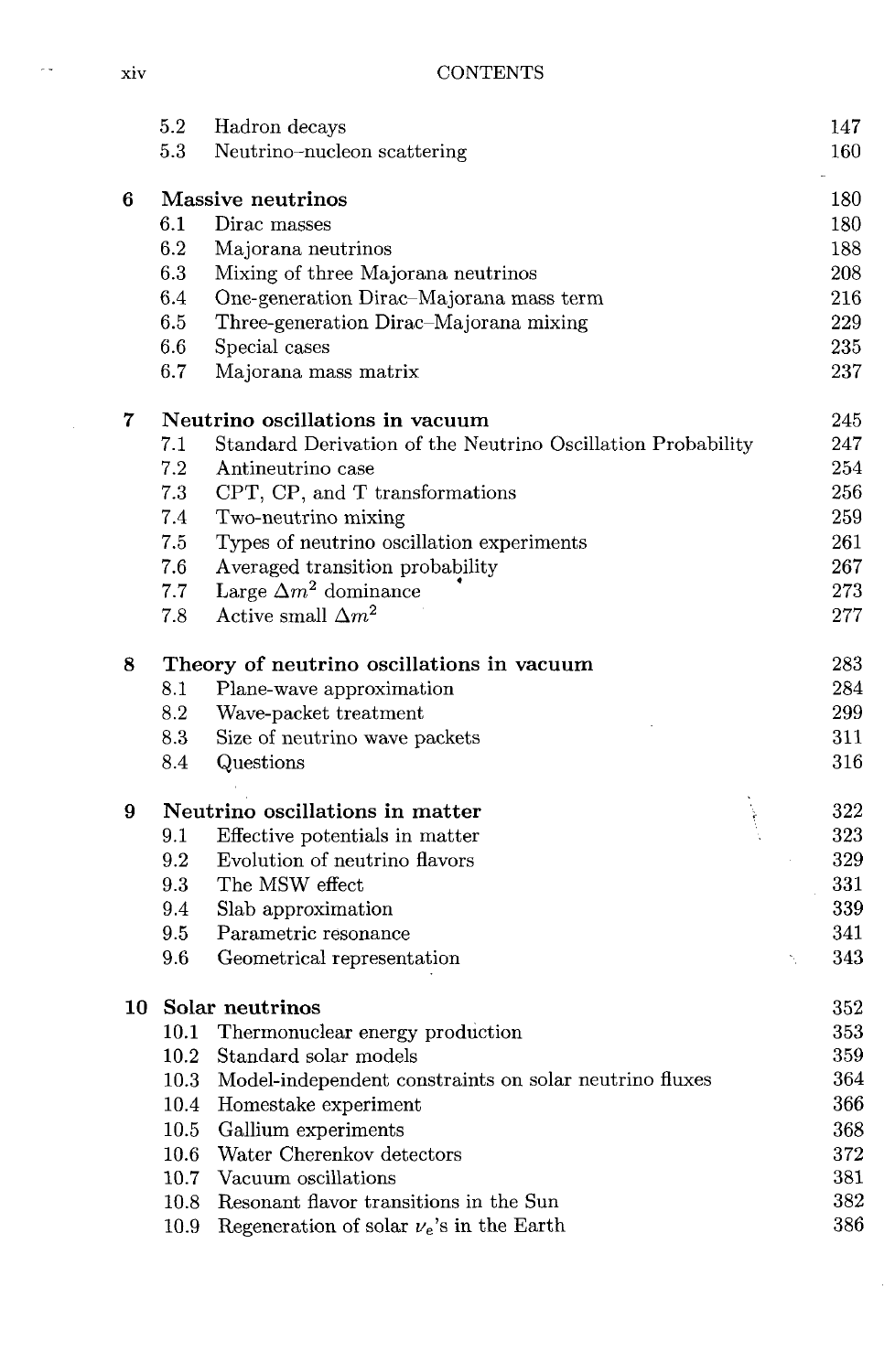|    | 10.10 Global fit of solar neutrino data      | 389 |
|----|----------------------------------------------|-----|
|    | 11 Atmospheric neutrinos                     | 390 |
|    | 11.1<br>Flux of atmospheric neutrinos        | 393 |
|    | Atmospheric neutrino experiments<br>11.2     | 416 |
| 12 | Terrestrial neutrino oscillation experiments | 428 |
|    | 12.1<br>Sensitivity                          | 429 |
|    | Reactor experiments<br>12.2                  | 432 |
|    | 12.3 Accelerator experiments                 | 443 |
|    | 13 Phenomenology of three-neutrino mixing    | 452 |
|    | 13.1<br>Neutrino oscillations in vacuum      | 453 |
|    | Matter effects<br>13.2                       | 465 |
|    | 13.3 Analysis of oscillation data            | 474 |
|    | 14 Direct measurements of neutrino mass      | 484 |
|    | 14.1 Beta decay                              | 485 |
|    | 14.2 Pion and tau decays                     | 493 |
|    | 14.3 Neutrinoless double-beta decay          | 494 |
| 15 | Supernova neutrinos                          | 511 |
|    | 15.1 Supernova types                         | 512 |
|    | 15.2 Supernova rates                         | 515 |
|    | 15.3 Core-collapse supernova dynamics        | 517 |
|    | 15.4 SN1987A                                 | 528 |
|    | 15.5 Neutrino mass                           | 534 |
|    | 15.6 Neutrino mixing                         | 535 |
|    | 15.7 Other neutrino properties               | 536 |
|    | 15.8 Future                                  | 537 |
| 16 | Cosmology                                    | 540 |
|    | 16.1 Basic general relativity                | 540 |
|    | 16.2 Robertson-Walker metric                 | 543 |
|    | 16.3 Dynamics of expansion                   | 553 |
|    | 16.4 Matter-dominated Universe               | 560 |
|    | 16.5 Radiation-dominated Universe            | 562 |
|    | 16.6 Curvature-dominated Universe            | 563 |
|    | Vacuum-dominated Universe<br>$16.7\,$        | 563 |
|    | Thermodynamics of the early Universe<br>16.8 | 564 |
|    | 16.9<br>Entropy                              | 569 |
|    | 16.10 Decoupling                             | 572 |
|    | 16.11 Cosmic microwave background radiation  | 577 |
| 17 | Relic neutrinos                              | 586 |
|    | 17.1 Neutrino decoupling                     | 587 |

 $\sim 10^6$  $\mathcal{A}_{\mathcal{A}}$  .